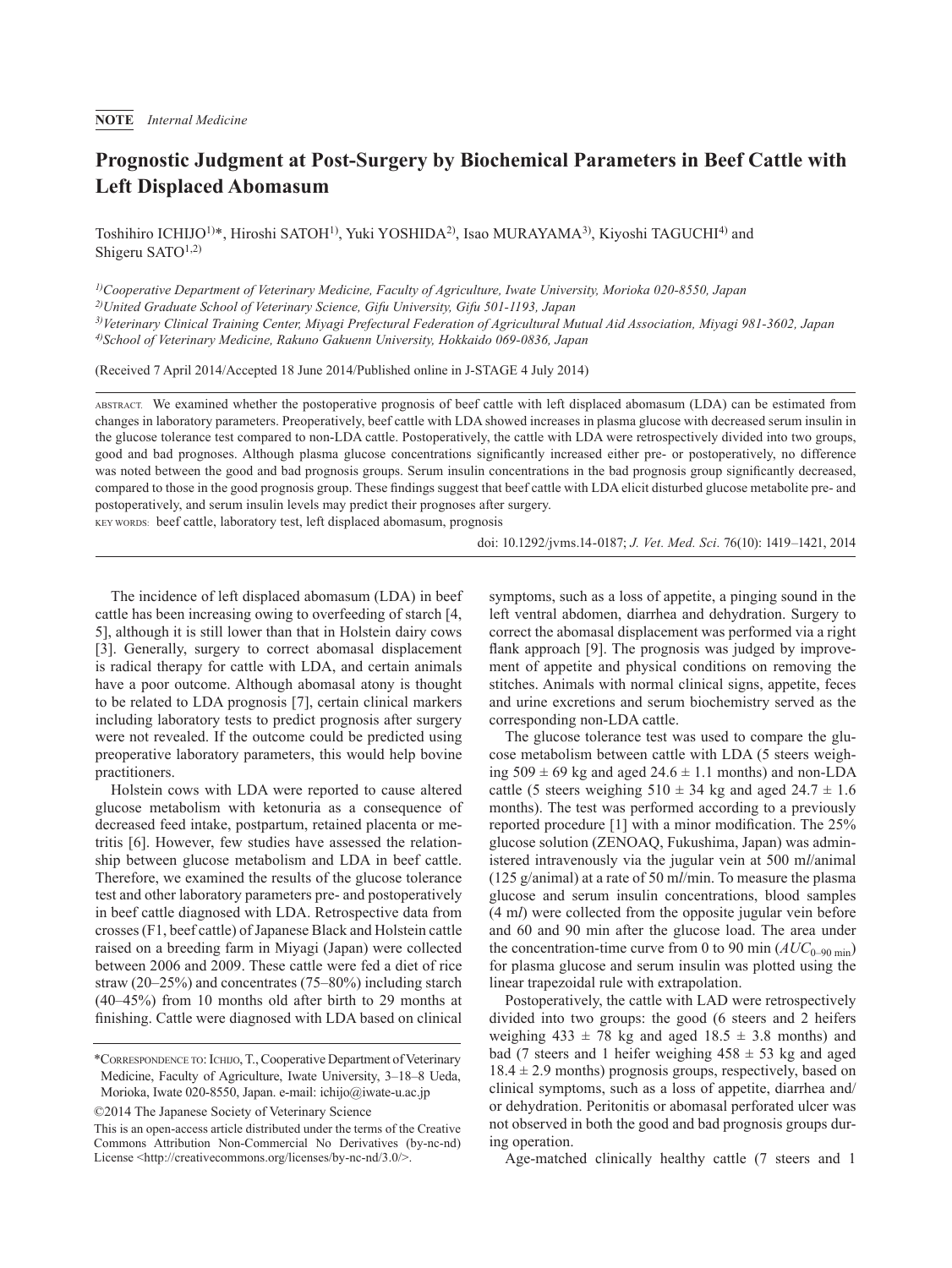

Fig. 1. Changes in plasma glucose (A) and serum insulin (B) concentrations of cattle with LDA (closed circles, n=5) and non-LDA cattle (open circles, n=5) in the glucose tolerance test (n=5). The blood samples were collected preadministration and 60 and 90 min after an intravenous injection of glucose (125 g/animal). Values are expressed as means±SD. \**P*<0.05 or \*\**P*<0.01 vs. non-LDA cattle (Student's *t*-test).

heifer weighing  $475 \pm 41$  and aged  $19.6 \pm 1.9$  months) were used as the corresponding healthy control group.

In the laboratory test, blood was collected from the jugular vein immediately before surgery and 10 days after surgery. Plasma glucose and serum total cholesterol (T-cholesterol), blood urea nitrogen (BUN), total protein (T-protein), albumin, calcium (Ca), inorganic phosphorus (iP), sodium  $(Na^+)$ , potassium (K+), chloride (Cl<sup>−</sup>), aspartate aminotransferase (AST), *γ*-glutamyl transpeptidase (GGT) and free fatty acid (FFA) levels were analyzed with an automated analyzer (DimensionRxL, Didbehling, Tokyo, Japan). Serum cortisol and insulin concentrations were measured using an 81600N Access2 (Beckman Coulter, Tokyo, Japan), and serum vitamin A and E levels were measured using high performance liquid chromatography (Shimadzu LC-10A, Kyoto, Japan).

Quantitative data are expressed as the mean  $\pm$  standard deviation (SD). The difference between pairs of groups was examined using Student's *t*-test, and the differences among the five groups were examined with the Kruskal-Wallis's test. *P*-value<0.05 and <0.01 were considered statistically significant.

In the glucose tolerance test, cattle with LDA had significantly higher plasma glucose and lower serum insulin levels 90 and 60 min, respectively, after the glucose load, compared to non-LDA cattle (Fig. 1). The  $AUC_{0-90 \text{ min}}$  of plasma glucose was significantly higher in cattle with LDA (64.7  $\pm$ 11.9 vs.  $49.1 \pm 6.9$  mg·min/m*l*), while that for serum insulin was significantly lower in cattle with LDA  $(0.95 \pm 0.39 \text{ vs.})$  $2.13 \pm 1.36 \,\mu$ U·min/m*l*) than in non-LDA cattle. These findings suggest that beef cattle with LDA have altered glucose metabolism. In Jersey cows with metabolic acidosis, lower insulin levels were also reported with altered glucose metabolism [[2\]](#page-2-5). Likewise, Japanese black cattle with ateliosis were shown to have lower plasma insulin responses during the glucose tolerance test [[9](#page-2-4)]. In addition, insulin resistance and disordered abomasal motility have been reported in Holstein cattle with LDA [\[7\]](#page-2-2). Therefore, the disturbed glucose metabolism is likely to be related to the LDA condition.

Both the good and bad prognosis groups increased plasma glucose levels pre- or postoperatively compared to the healthy control group. Interestingly, the bad prognosis group elicited significantly decreased serum insulin levels compared to the good prognosis group either pre- or postoperatively (Fig. 2). The decreased serum insulin may be related to altered insulin release from the pancreatic islets and seems to be the result of a decrease in the number of beta cells of the pancreatic islets, as was the case with human type II diabetes. The absence of a difference in the plasma glucose level between the good and bad prognosis groups may be explained by deteriorated systematic conditions in the bad prognosis group. However, further studies are needed to clarify the inconsistent responses of glucose and insulin in beef cattle with LDA, since poor clinical conditions, including dysstasia, may result in the decreased serum insulin and reduced appetite. In a previous study, the glucose tolerance test showed that the pancreatic endocrine function recovered after repositioning the abomasum surgically [[8](#page-2-6)]. Alternatively, a mechanism underlying the relationship among the increased plasma glucose, reduced serum insulin and pancreatic dysfunction in cattle with LDA remains unclear.

Although serum T-cholesterol, BUN, T-protein, albumin, Ca, iP, Na+, K+, Cl<sup>−</sup>, AST, GGT, FFA, cortisol, vitamin A and vitamin E levels fluctuated sporadically throughout the study period, these alterations did not relate to the prognostic judgment of LDA at post-surgery (data not shown).

In conclusion, beef cattle with LDA had disturbed glucose metabolites pre- and postoperatively, and serum insulin levels may predict their prognoses after surgery, based on the retrospective data.

## REFERENCES

<span id="page-1-0"></span>1. Anderson, D. E., Monke, D. R., Silveira, F., Ayars, W. and Rings, D. M. 2000. Determination of serum insulin concentration during intravenous glucose tolerance testing of healthy bulls. *Am. J. Vet. Res.* **61**: 61–63. [\[Medline\]](http://www.ncbi.nlm.nih.gov/pubmed/10630780?dopt=Abstract) [\[CrossRef\]](http://dx.doi.org/10.2460/ajvr.2000.61.61)